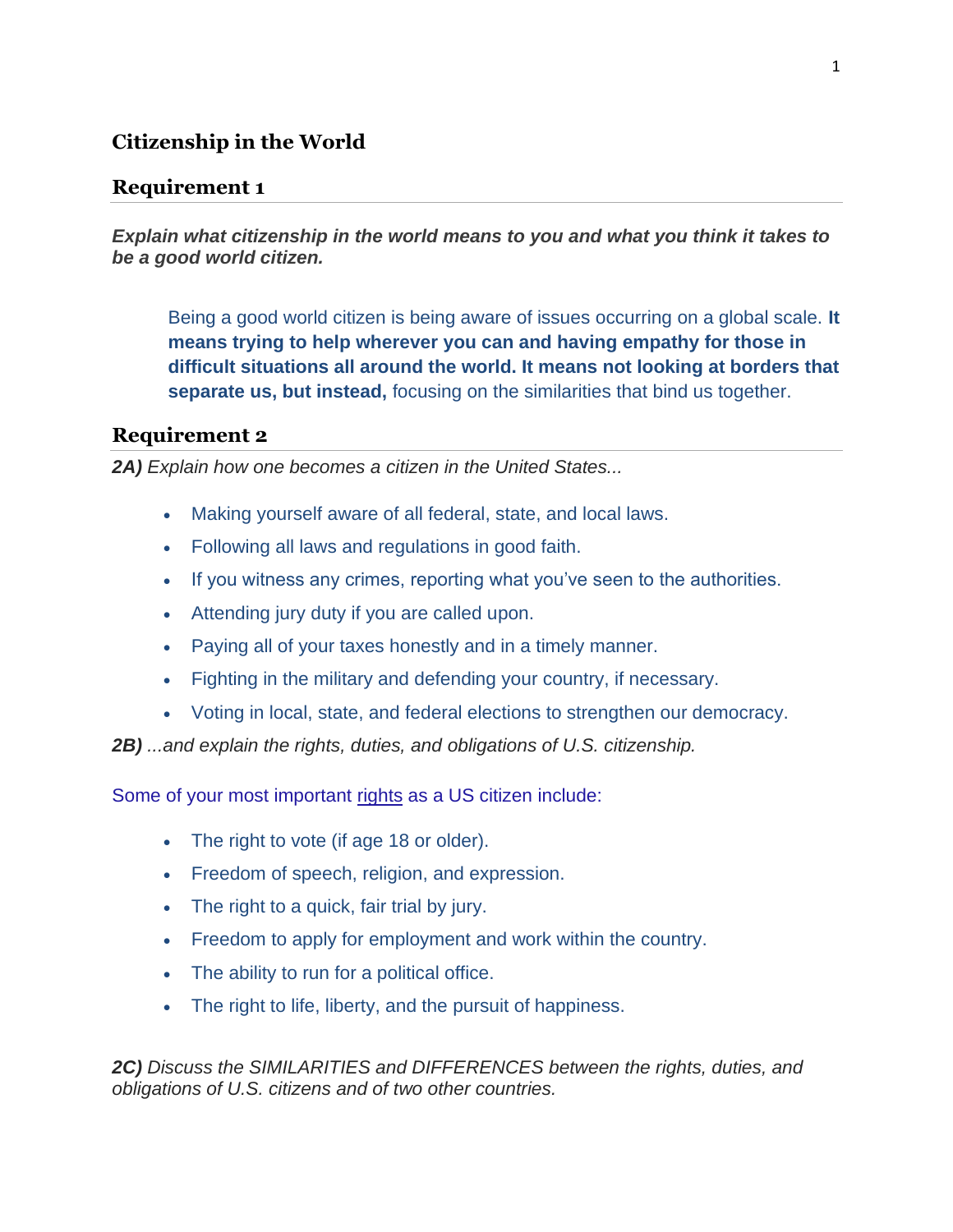### **United States vs. United Kingdom**

The government of the United Kingdom (UK) shares many of the same values and principles as our government here in the US. **Both US and UK citizens are expected to vote and are given the right to free expression.** However, some differences in citizen obligations between the US and UK include healthcare costs and state welfare. In the UK, healthcare is free and provided by the government!

## **United States vs. North Korea**

On the other hand, the US and North Korea are vastly different. **In North Korea, citizens have very few rights and cannot freely express opinions that differ from those of the regime.** One of the few similarities though is that many citizens in both the US and North Korea believe that peace can be achieved through strength, and are willing to dutifully serve in the military to achieve those ends.

#### **Requirement 3**

#### *Do the following:*

*A) pick a current world event. In relation to this current event, discuss with your counselor how a country's national interest and its relationship with other countries might affect areas such as its security, its economy, its values, and the health of its citizens.*

A current world event is the **Coronavirus pandemic** which began in China, but is now affecting the entire world. Briefly, the Coronavirus originated in Wuhan, China, and has currently infected millions of people around the world, including the US.

The Chinese government limits the free-speech of its citizens so it spread quickly to all countries. It has greatly devasted the US: thousands of people dying, hospitals not prepared with staff or supplies, businesses ordered to shut down and kids having to learn online. To date there is now a vaccine but not herd immunity so the country is slowing recovering with a long way to go.

The US is working with other countries to share the vaccines so that US travelers can go to other countries.

*B) Select a foreign country and discuss with your counselor how its geography, natural resources, and climate influence its economy and its global partnerships with other countries.*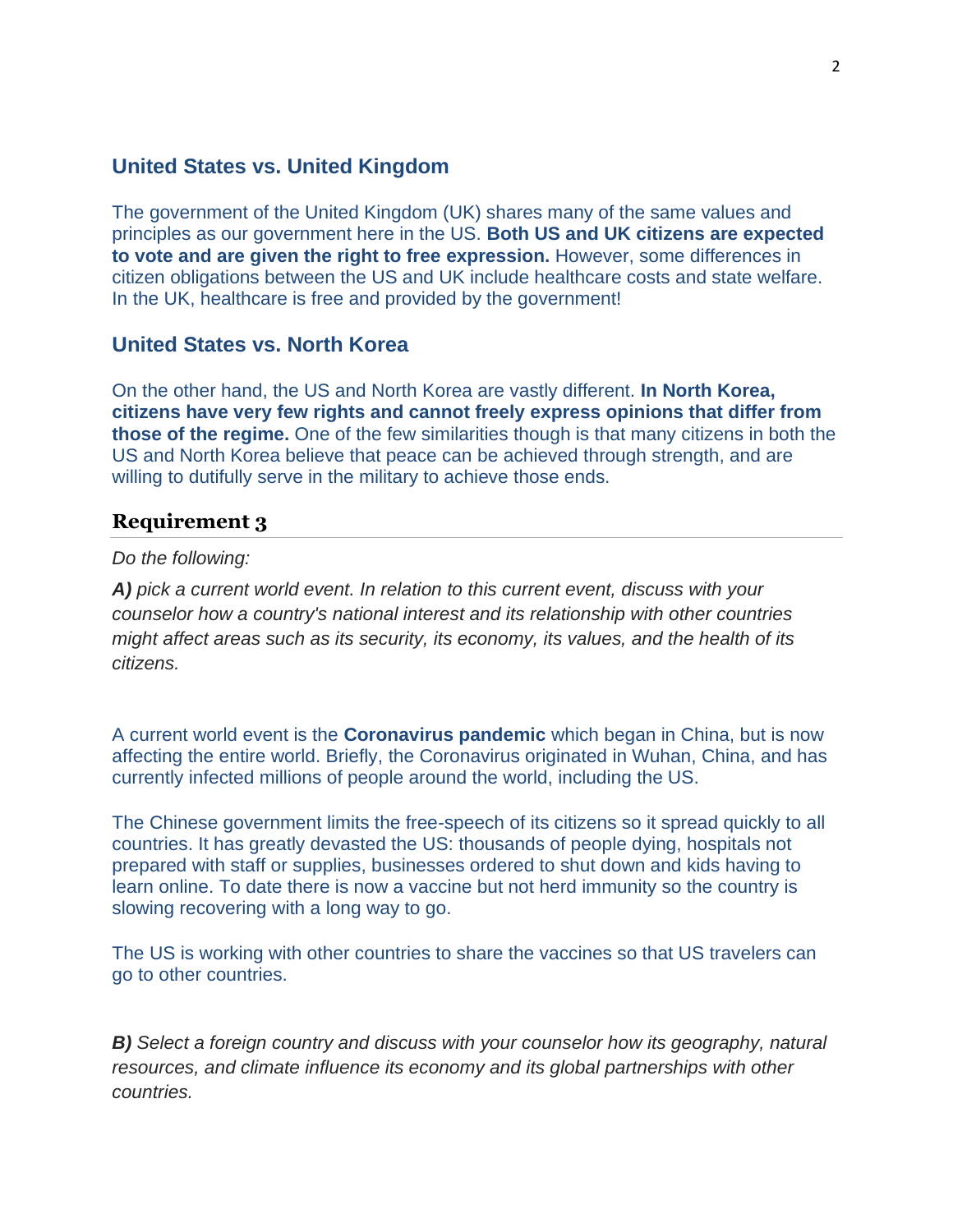**China:** China is one of the largest countries in the world, with a diverse range of geographic features including coastlines, mountains, deserts, plains, and rain forests.

Some of **China's natural resources are mineral deposits and fossil fuels such as coal, oil, and natural gas.** China also has a lot of water that is used to generate electricity and irrigate crops. Due to China's large population of over 1 billion people, the country also has a wealth of human labor.

**China is a major global exporter and produces much of the world's machinery and electrical equipment.** With its abundance of natural resources, China has been able to establish strong global partnerships with other countries like the US and Japan. This has lead to China's rapid economic growth and allowed it to achieve valuable technological breakthroughs. However, due to the pandemic and shut downs there is now a shortage of computer chips needed for new cars. Ford and GM plants have been shut down due to not having the parts it needs to make the cars.

## *Requirement 4*

*Do TWO of the following:*

*A) Explain international law and how it differs from national law. Explain the role of international law and how international law can be used as a tool for conflict resolution*

**National law applies only to its country's citizens** and are the laws that you and I follow on a daily basis. **International law is an agreement among countries.** While national law can differ among countries, international law is consistent between all agreeing nations and exists to promote the welfare of all humankind.

Below is a quick list of the similarities and differences between national and international law:

#### **National Law**

- Handled entirely by a single country without outside input.
- National laws do not extend outside of a country's borders
- Various range of punishments can be assigned for breaking national law.
- Mainly applies to individuals
- Based on a country's foundational documents (constitution).

#### **Both**

• Written laws/agreements that will result in a punishment if violated.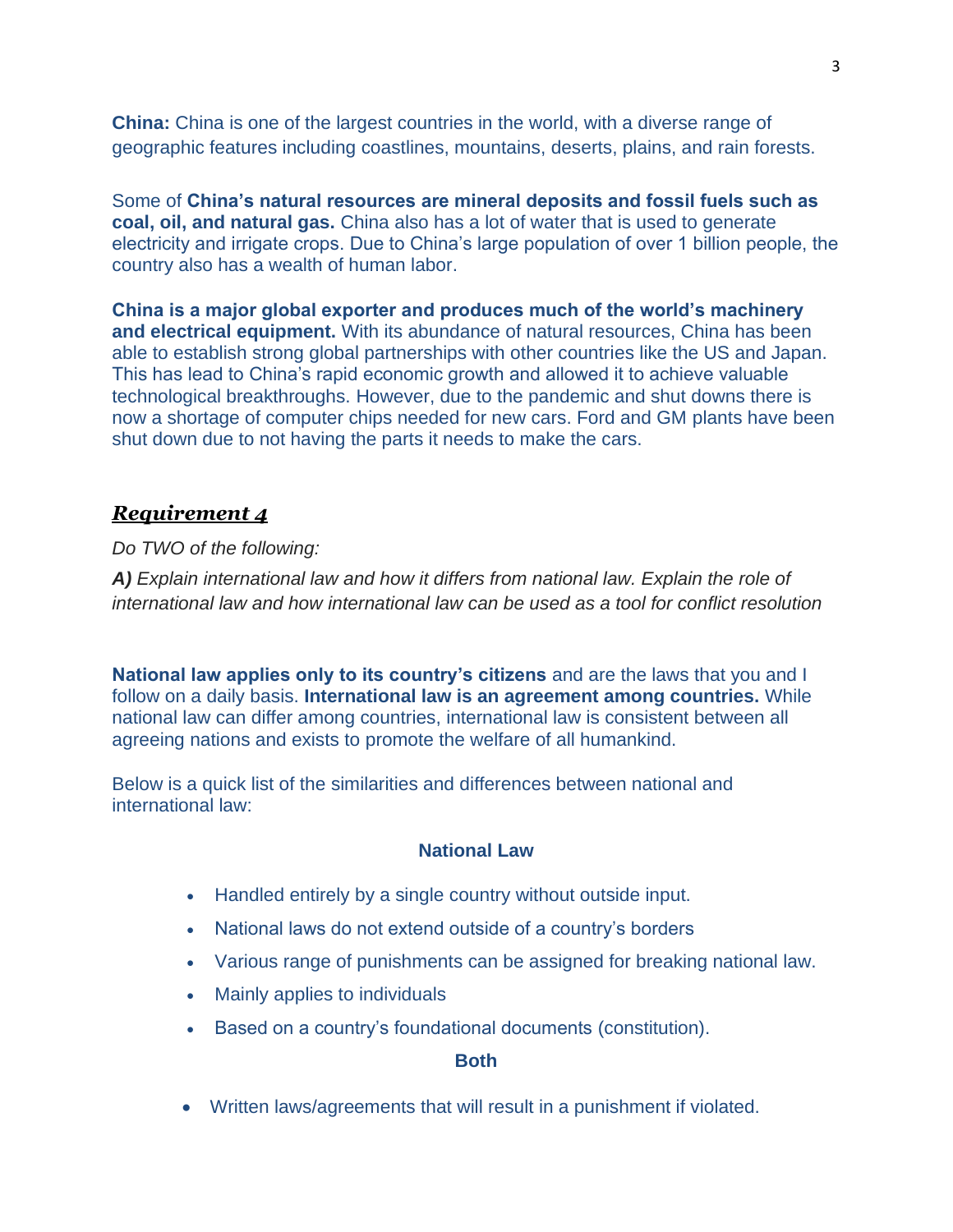- Verdicts delivered by a court system.
- Focused on maintaining peace and finding justice.
- Can be amended to follow changes in human beliefs and principles.

#### **International Law**

- Decided upon by many countries working together.
- Exists everywhere, even outside of any country's borders
- Punishments mainly include fines or sanctions
- Mainly applies to countries.
- Based on agreements among countries (treaties).

**Essentially, international law refers to the responsibilities that countries have to each other, as well as to the world and its people.** Since the main goal of international law is to promote peace, it can serve as a mediator between countries and be a useful tool for discouraging war or ending conflicts.

*B) Using resources such as major daily newspapers, the Internet (with your parent's permission), and news magazines, observe a current issue that involves international trade, foreign exchange, balance of payments, tariffs, and free trade. Explain what you have learned. Include in your discussion an explanation of why countries must cooperate in order for world trade and global competition to thrive.* This option requires the Scout to do independent research.

*C) Select TWO of the following organizations and describe their role in the world.*

**The United Nations**- is an international organization whose stated aims are facilitating cooperation in international law, international security, economic development, social progress, human rights, and achievement of world peace.

**The World Court**- is the primary judicial organ of the United Nations. It is based in the Peace Palace in The Hague, Netherlands. Its main functions are to settle legal disputes submitted to it by states and to provide advisory opinions on legal questions submitted to it by duly authorized international organs, agencies, and the UN General Assembly.

**World Organization of the Scout Movement**-The mission of WOSM is to contribute to the education of young people, through a value system based on the Scout Promise and Scout Law, to help build a better world where people are self-fulfilled as individuals and play a constructive role in society. World Organization of the Scout Movement is organized into regions and operates with a conference, committee and bureau.

**The World Health Organization**-providing leadership on matters critical to health and engaging in partnerships where joint action is needed; shaping the research agenda and stimulating the generation, translation and dissemination of valuable knowledge; setting norms and standards and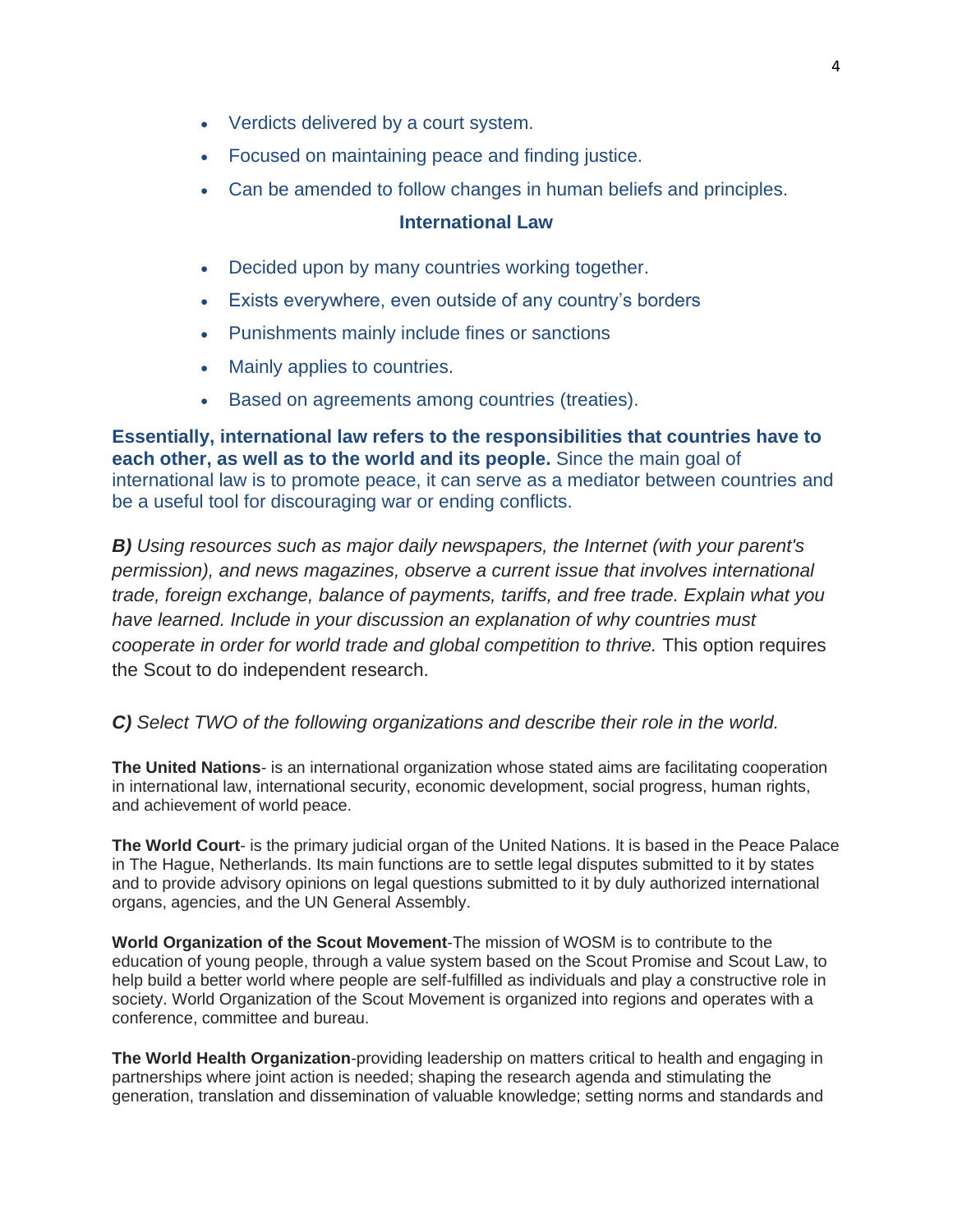promoting and monitoring their implementation; articulating ethical and evidence-based policy options; providing technical support, catalyzing change, and building sustainable institutional capacity; and monitoring the health situation and assessing health trends.

**Amnesty International-** is a non-governmental organization focused on human rights with over 3 million members and supporters around the world. The objective of the organization is "to conduct research and generate action to prevent and end grave abuses of human rights, and to demand justice for those whose rights have been violated."

**The International Red Cross**- is an international humanitarian movement with approximately 97 million volunteers, members and staff worldwide which was founded to protect human life and health, to ensure respect for all human beings, and to prevent and alleviate human suffering, without any discrimination based on nationality, race, sex, religious beliefs, class or political opinions.

**CARE**-It helps with health with almost all of the countries.

# **Requirement 5**

*Do the following:*

*A) Discuss the differences between constitutional and nonconstitutional governments.*

**A constitutional government exists when a country is governed by a written set of principles and laws that are superior to the powers of any elected official.** For instance, the US is a constitutional government because it has a constitution that outlines the rights and responsibilities of its leaders and citizens.

On the other hand, **a non-constitutional government does not limit its leader's power, and will typically take the form of a monarchy or dictatorship.** Officials and leaders of nonconstitutional governments have unchecked power and are able to make political decisions, administer punishment, and change or create laws as they see fit.

The main difference between a non-constitutional government and a constitutional government is that **a constitutional government has limited power (leader's power is checked), adheres to a higher law (no party is above the law), and has constitutional stability (can't easily change laws).**

# **Constitutional Government (United States)**

- **The US is an example of a constitutional government.**
- **Elected officials must follow the laws of the constitution, and can be removed from office or imprisoned for crimes.**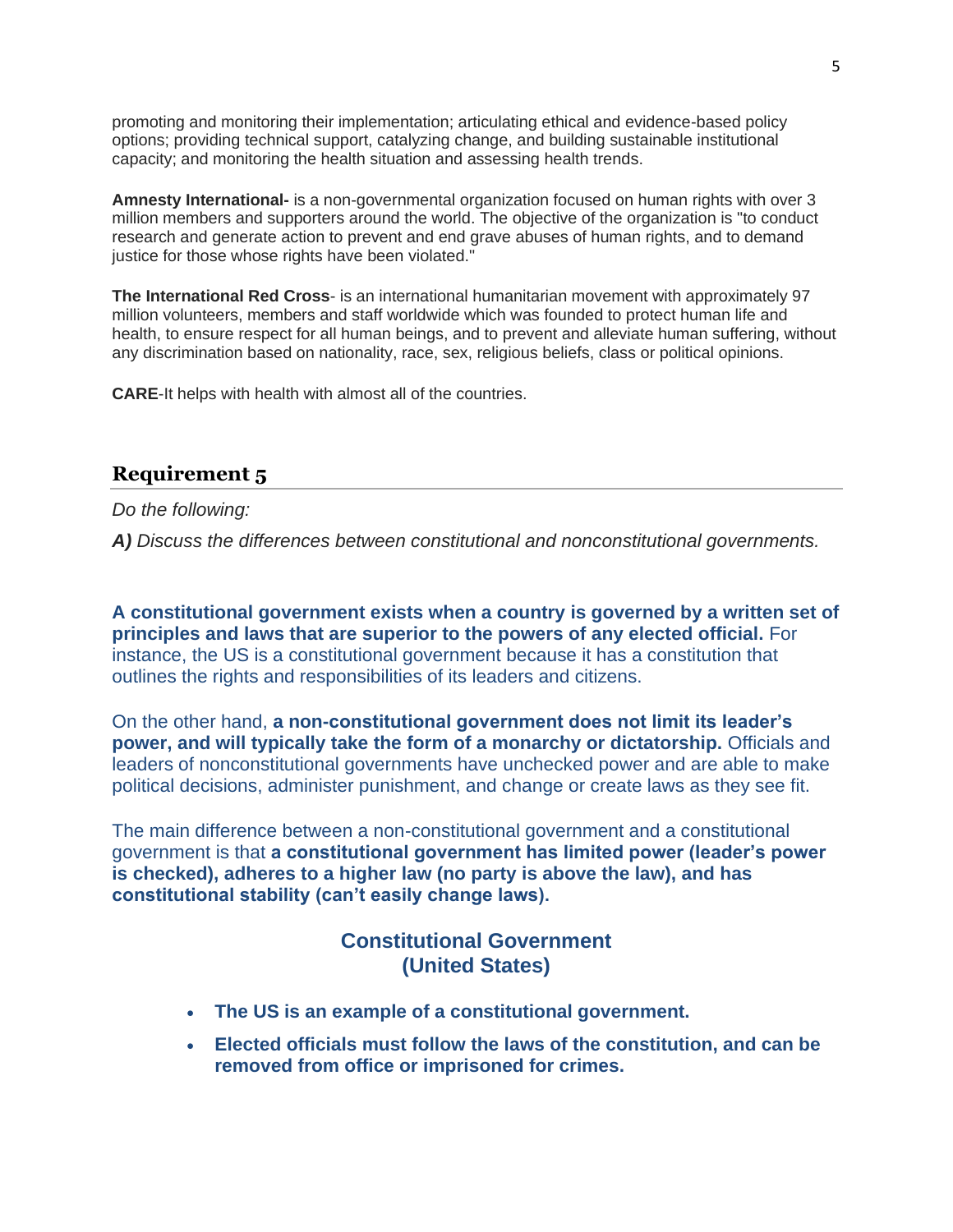- **The constitution cannot be changed without following established procedures and receiving the input of citizens.**
- **A court system exists to fairly establish justice among citizens.**
- **Citizens are protected by the constitution and free to exercise certain rights.**

# **Non-constitutional Government (North Korea)**

- **North Korea is an example of a non-constitutional government.**
- **People in authority are above the law, and not held responsible for any crimes they might commit.**
- **The leaders are free to create and change laws at will.**
- **A non-constitutional court system may be biased, or might not even exist at all.**
- **The majority of citizens do not have rights and can be imprisoned or killed unjustly.**

*B) Name at least five different types of governments currently in power in the world.*

- United States- Federal republic**,** Representative democracy (democratic republic)
- Canada- Federal parliamentary democracy and constitutional monarchy
- Spain- Parliamentary monarchy
- Poland- Republic**,** Libya- People's Congress
- North Korea- Single-party state
- Brazil- Democratic federal republic
- Niger- Parliamentary democracy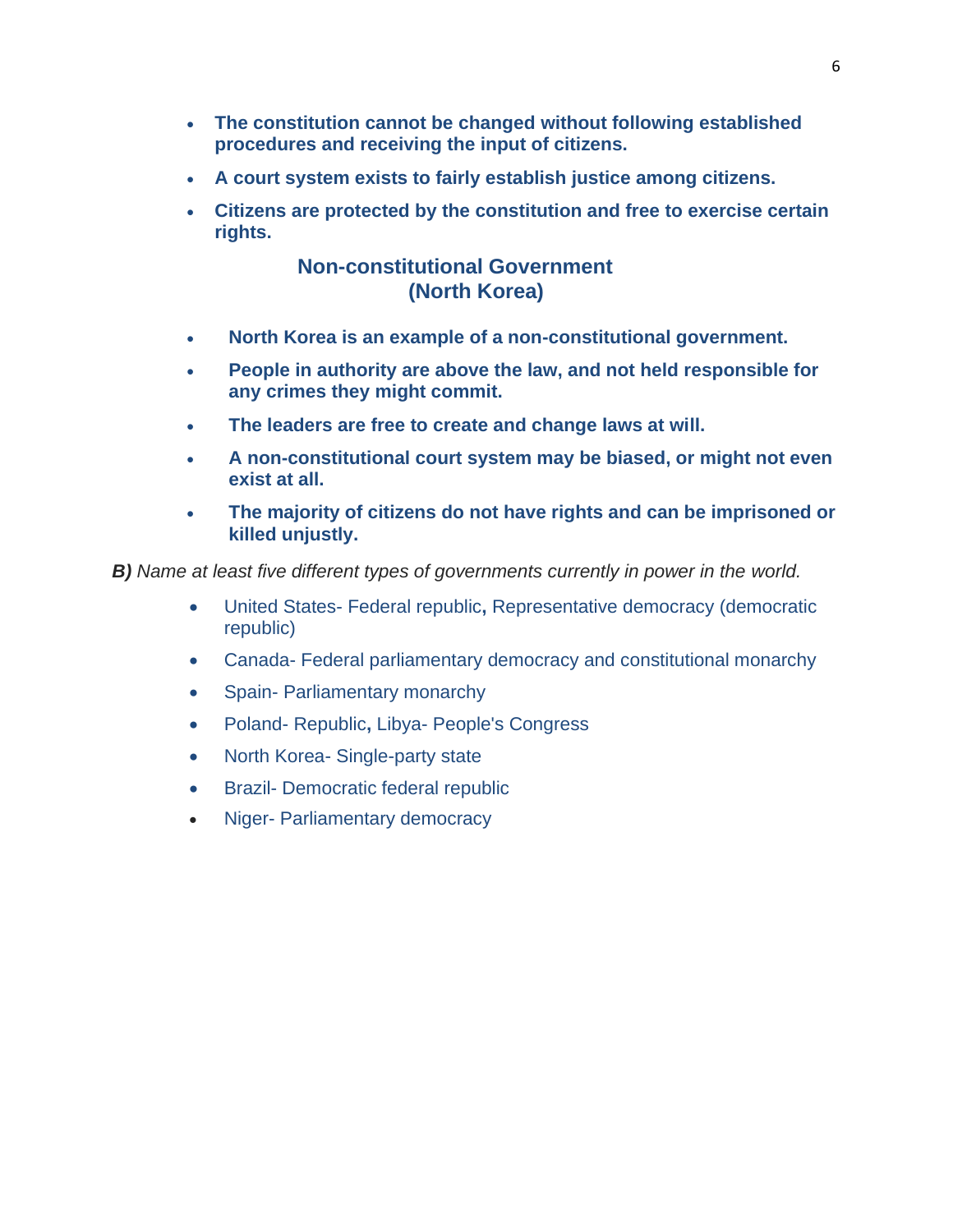*C) Show on a world map countries that use each of these five different forms of government.*



# **Requirement 6**

*Do the Following*:

*A) Explain how a government is represented abroad and how the United States government is accredited to international organizations.*

Governments are represented abroad by their political heads of state, ambassadors, or other high-ranking leaders in diplomatic roles. These individuals represent their country's interests on an international stage and participate in organizations such as the United Nations and NATO.

To be involved in these organizations, a group or individual will need to be accredited. Being accredited is like being certified, and basically means that one's membership has been officially approved and that they'd been 'sworn in'. The United States government is accredited to international organizations by agreeing to the organization's bylaws and becoming an official member.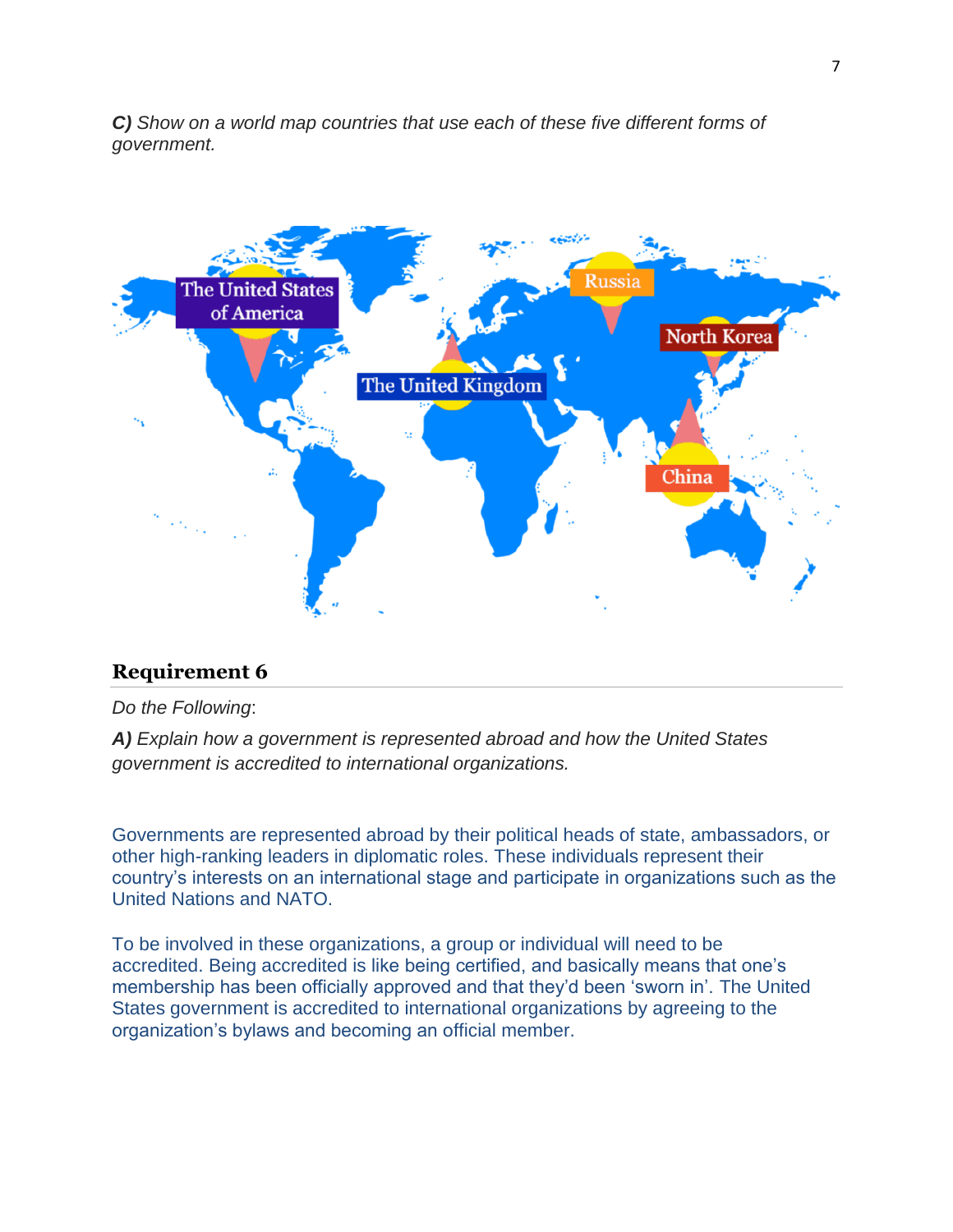Both ambassadors and groups can be accredited to organizations and will be expected to participate in the organization's activities. The accredited group or individual must also try to promote whatever cause the organization is supporting.

#### *B) Describe the roles of the following in the conduct of foreign relations:*

- **Ambassador**: a diplomatic official of the highest rank, sent by one sovereign or state to another as its resident representative (ambassador extraordinary and plenipotentiary), usually for a specific length of time. He or she is a diplomatic official heading his or her country's permanent mission to certain international organizations; such as the United Nations; and is an authorized representative of a nation to deliver their nation's messages and protect the national interest of the nation they represent through diplomatic means.
- **Consul**: an official appointed by the government of one country to look after its commercial interests and the welfare of its citizens in another country, as well as providing assistance to Americans traveling abroad.
- **Bureau of International Information Programs**: The Bureau of International Information Programs (IIP) is the principal international strategic communications service for the foreign affairs community. IIP designs, develops, and implements a variety of information initiatives and strategic communications programs, including Internet and print publications, traveling and electronically transmitted speaker programs, and information resource services. These reach--and are created strictly for--key international audiences, such as the media, government officials, opinion leaders, and the general public in more than 140 countries around the world.
- **U.S Agency for International Development**: The United States Agency for International Development (USAID) is the United States federal government agency primarily responsible for administering civilian foreign aid. President John F. Kennedy created USAID in 1961 by executive order to implement development assistance programs in the areas authorized by the Congress in the Foreign Assistance Act of 1961. An independent federal agency, USAID receives overall foreign policy guidance from the United States Secretary of State and seeks to "extend a helping hand to those people overseas struggling to make a better life, recover from a disaster or striving to live in a free and democratic country.
- **United States and Foreign Commercial Service**: The U.S. Commercial Service (CS), the trade promotion arm of the U.S. Department of Commerce's International Trade Administration, helps U.S. companies succeed in markets around the world. Led by Assistant Secretary of Commerce and Director General Suresh Kumar and located across the United States and in U.S. Embassies and Consulates in nearly 80 countries, the CS global network of trade professionals helps thousands of U.S. companies to export goods and services worth billions of dollars every year.